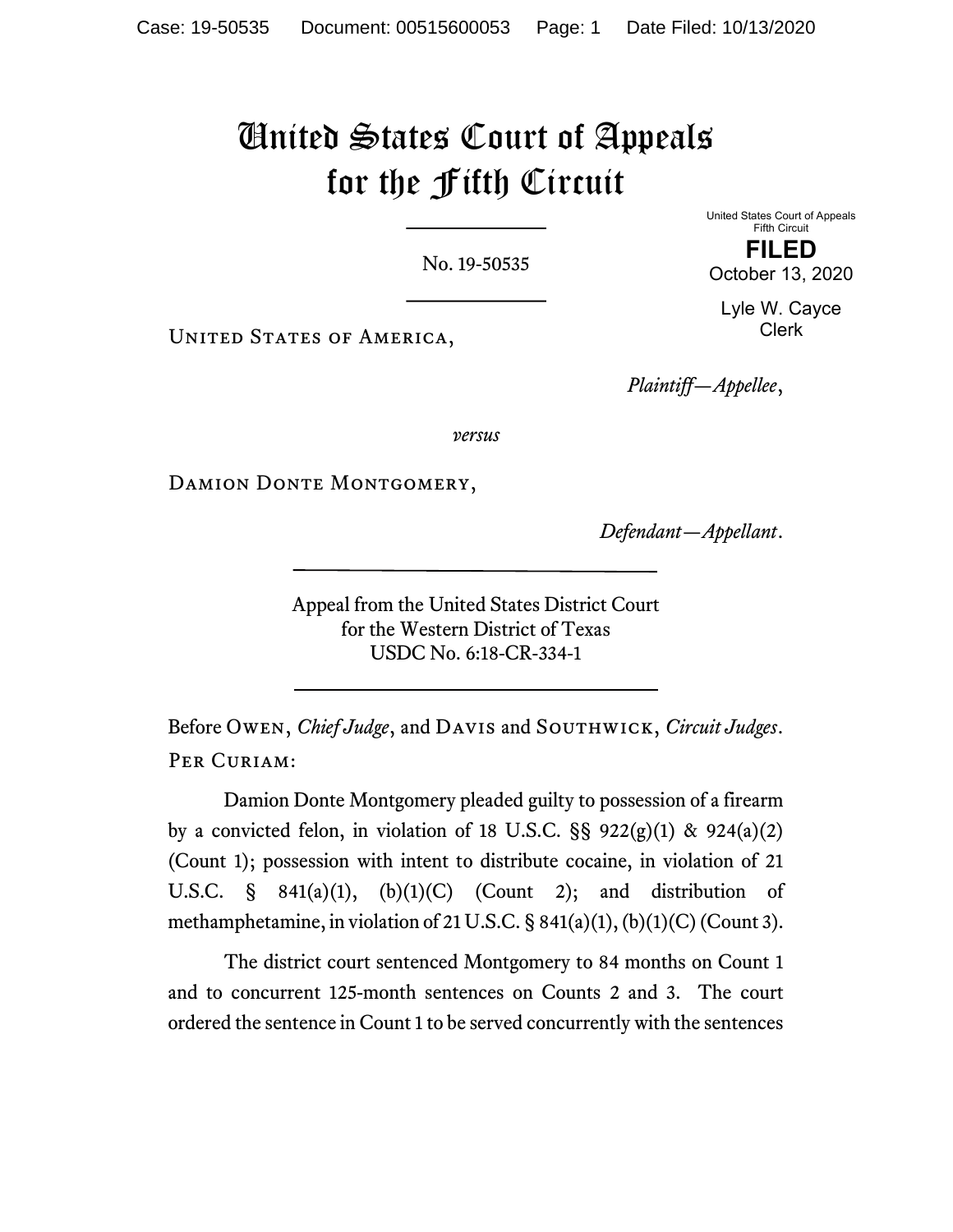## No. 19-50535

in Counts 2 and 3. Montgomery's sentence was an upward variance from the guidelines range of 84 to 105 months.

Montgomery argues on appeal that the district court misapplied U.S.S.G. § 4A1.1(e) because his prior Texas offenses for aggravated robbery were committed on the same day, and therefore he should not have received a fourth criminal history point. This court reviews the district court's application of the Sentencing Guidelines de novo and its factual findings for clear error. United States v. Velasco, 855 F.3d 691, 693 (5th Cir. 2017).

Montgomery received the fourth point under § 4A1.1(e) because the two aggravated robbery counts were treated as a single prior sentence under U.S.S.G. § 4A1.2(a)(2), and Montgomery did not receive criminal history points for the sentence imposed on the second count of conviction. In other words, it did not matter, for purposes of  $\S$  4A1.1(e), that the aggravated robberies occurred on the same day. His multiple prior sentences were properly treated as a single sentence because he was charged with two counts of aggravated robbery in the same indictment, pleaded guilty to each of those robberies in the same proceeding, and faced sentencing for both counts on the same day. See § 4A1.2(a)(2); see also United States v. Chan-Xool, 716 F. App'x 274, 277 (5th Cir. 2017). Accordingly, Montgomery's claim that the district court erred in applying § 4A1.1(e) is without merit. His criminal history score was correctly calculated.

He also argues that his above-guidelines sentence is substantively unreasonable because the district court gave significant weight to a 2018 charge for assault causing bodily injury of a family member that was still pending and another assault charge that was dismissed in 2019.

A review of the district court's statements at the sentencing hearing reflect that the court's decision to impose an above-guidelines sentence was not based on Montgomery's 2018 and 2019 assault charges. Rather, the court